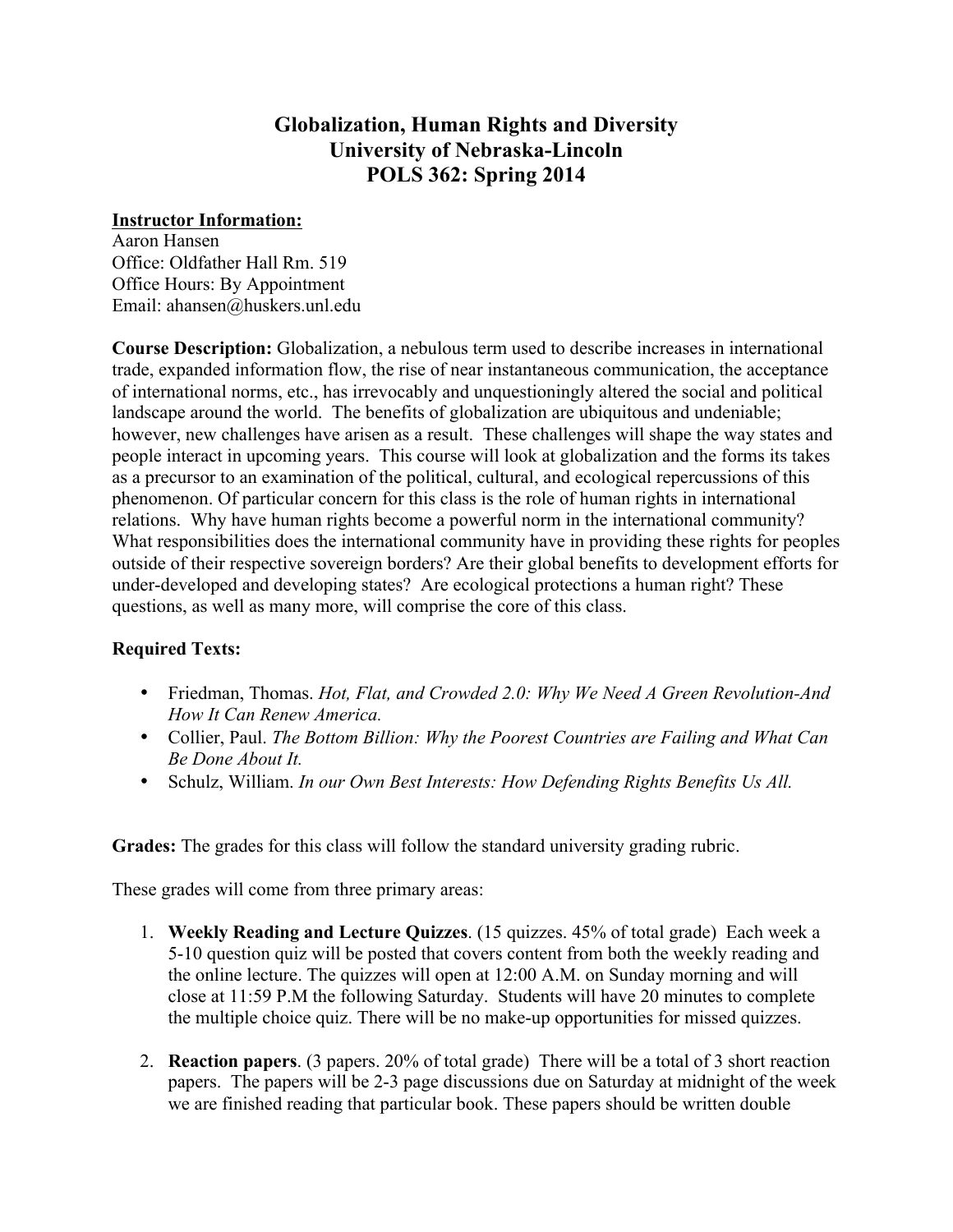spaced with 12-font and 1-inch margins all around. I do not require a specific citation style as long as you are consistent (although I do prefer APA). These should not be a summary of the book; rather I want you to critically examine an/the argument of the author and provide me with a well thought out critique of what you liked, disliked, what you thought the author missed, what you thought he/she did well, etc. The due dates will be posted in this syllabus. The papers need to be submitted to the appropriate folder in the Assignments tab in Blackboard.

3. **Final Paper**: (35% of total grade) The final paper will be 12-15 pages long on a topic that you clear with me by week 10. The topic will be largely your choice and can range from a discussion of the academic understandings of the effects of globalization to a specific component of the role of human rights in an increasingly globalized world. There are a plethora of good topics and I will be more than happy to work with each of you in developing yours; having said that please refer to the syllabus often for specific due dates. The final paper will be submitted in three parts: First, a one page write-up of your paper topic and method of examining it will be due at the end of Week Ten. Next, at the end of week, you must submit a comprehensive outline of their final paper. Lastly, the polished version of the final paper will be submitted to Blackboard by midnight on May  $3^{\text{rd}}$ .

**Learning Environment:** Topics such as globalization and human rights tend to provoke strong opinions and emotions. This class is structured to provide opposing viewpoints and perspectives in order to offer a broad range of viewpoints; as such it is likely that some of us in the class will have very different opinions on these topics. This is a learning environment where these opinions are welcome but I expect courtesy and professional reactions to those opinions. Be respectful in your reaction papers to the sensitive nature of this topic and certainly avoid derogatory or hateful statements concerning specific groups of people, ethnic backgrounds, socio-economic status, gender, or religious affiliations. I want to foster an atmosphere where all viewpoints can be discussed without malice; while I do not expect this sort of behavior to occur, I will take appropriate corrective measures if necessary.

**Communication:** Communication is critical in any class but especially so in an online format. The best way to reach me is through my university email  $(ahansen@huskers.unl.edu)$ . I will try to respond to all emails within 24 hours; however, please understand that there will be times that I am unable to reply that quickly. If you have ANY problems or are confused about the class or assignments please email me as soon as possible. If you are emailing me right before an assignment is due I may not have the time to reply prior to the deadline so *please* do not procrastinate on your work. I am much more likely to grant extensions or work with you to avoid late penalties if you contact me in a timely fashion. If you are on campus or in the Lincoln area and would like to meet in person, please email me and I will be more than happy to set up a meeting.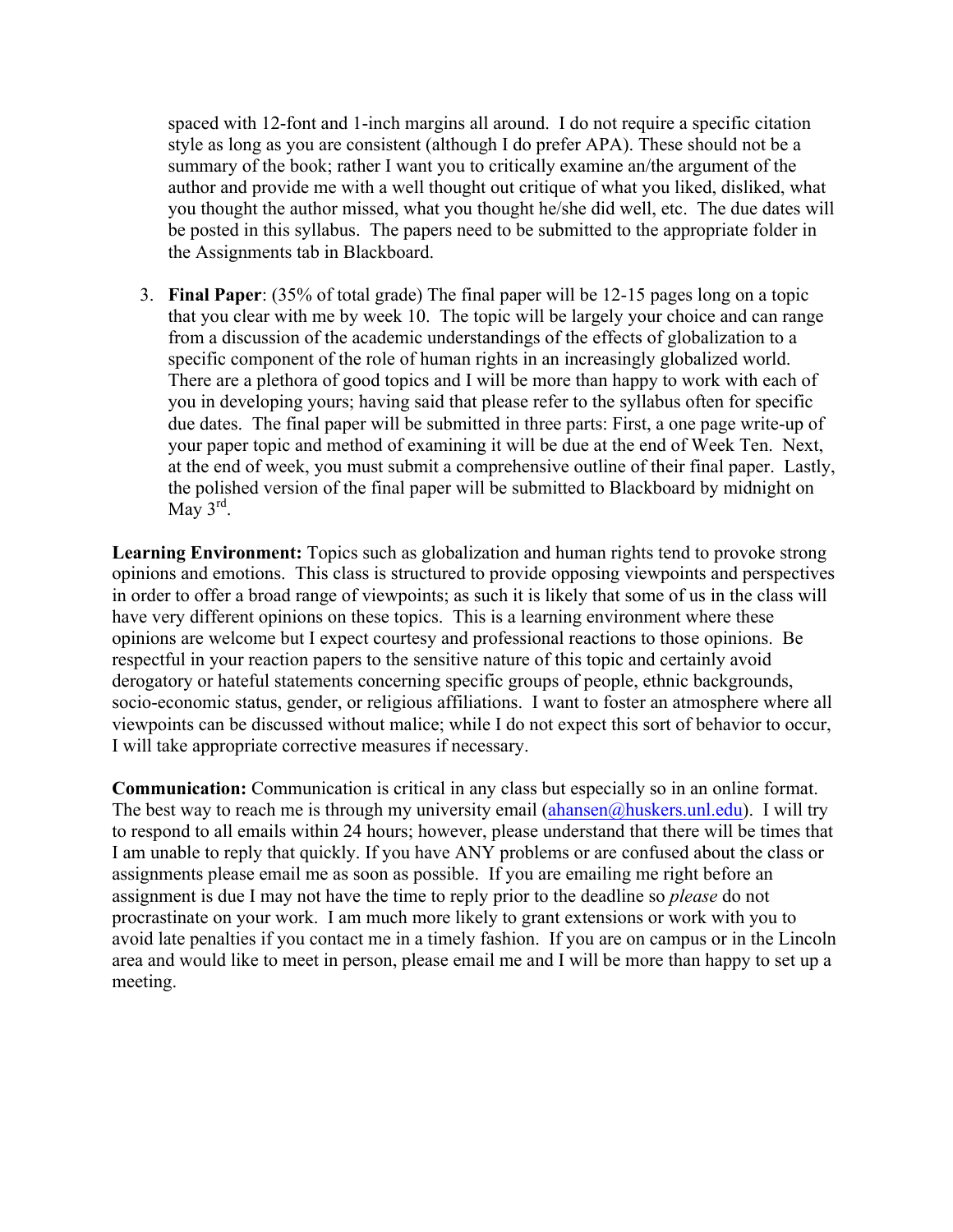**Academic Dishonesty**: Academic dishonesty in all forms is unacceptable and has serious repercussions. If you are unclear on what exactly constitutes academic dishonesty I encourage you to view the University of Nebraska-Lincoln Student Affairs website at http://stuafs.unl.edu/ja/code/three.shtml. It is expected that you know what academic dishonesty is and how to avoid it. If I suspect plagiarism or any form of cheating I will first contact the student for an explanation and try to resolve the issue. At this point the consequences for academic dishonesty range from the student working with me to fix the problem (if it was accidental), to a failing grade in the course and/or the situation will be taken to the Dean of Students to determine an appropriate response. Of course, there are safeguards in place for students to challenge the claim (once again please read the Code of Conduct on the Student Affairs website so you are familiar with this process). If you ever have any questions please email or come see me.

## **COURSE CONTENT:**

Week One: January 13-18 Introduction to Class- Watch Introduction to POLS 362 Lecture Quiz #1: Syllabus Quiz

### **MODULE ONE:**

- Week Two: January 19-25 Reading: Friedman, Chapters 1-3. (Pgs. 3-62) Watch Lecture #2 Content Quiz #2
- Week Three: January 26-February 1 Reading: Friedman, Chapters 4-7. (Pgs. 63-179) Watch Lecture #3 Content Quiz #3

Week Four: February 2-8 Reading: Friedman, Chapters 8-10. (Pgs. 180-248) Watch Lecture #4 Content Quiz #4

Week Five: February 9-15 Reading: Friedman, Chapters 11-13. (Pgs. 249-319) Watch Lecture #5 Content Quiz #5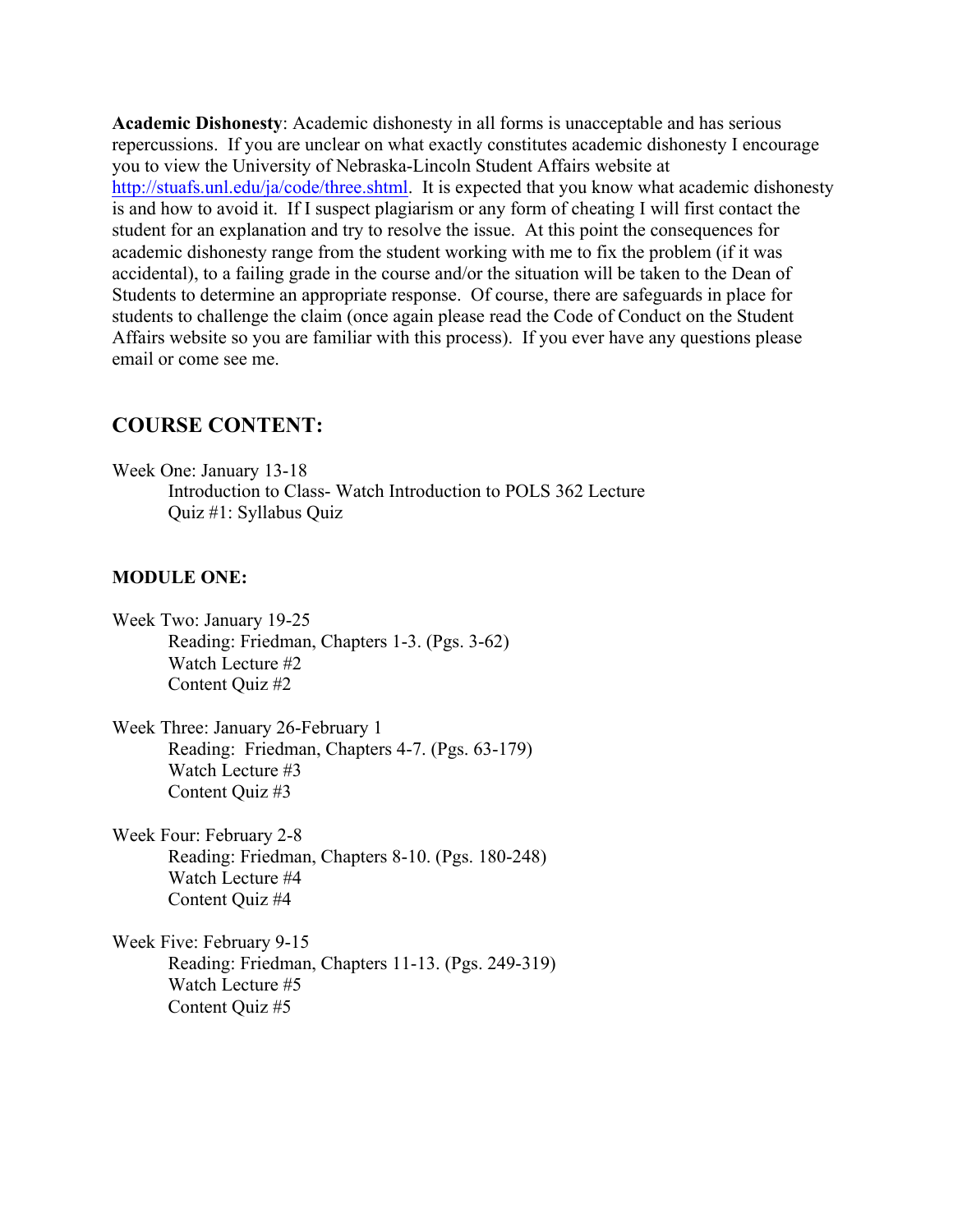Week Six: February 16-22 Reading: Friedman, Chapters 14-16. (Pgs. 320-389) Watch Lecture #6 Content Quiz #6 *\*Reaction Paper #1 Due on Saturday at 11:59 p.m.\**

#### **MODULE TWO:**

Week Seven: February 23-March 1 Reading: Collier, Chapter 1 (Pgs. 3-16) Watch Lecture #7 Content Quiz #7

Week Eight: March 2-8 Reading: Collier, Chapters 2-4 (Pgs. 17-63) Watch Lecture #8 Content Quiz #8

Week Nine: March 9-15 Reading: Collier, Chapters 5-7 (Pgs. 64-123) Watch Lecture #9 Content Quiz #9

Week Ten: March 16-22 Reading: Collier, Chapters 8-11 (Pgs. 124-192) Watch Lecture #10 Content Quiz #10 \**Reaction Paper #2 due Saturday at 11:59 p.m.*\* **Final Paper Topic Due at 11:59 p.m.** (5% of Final Paper Grade)

Week Eleven: March 23-29 **Spring Break!!**

### **MODULE THREE:**

Week Twelve: March 30-April 5 Reading: Schulz, Introduction-Chapter 2 (Pgs. 1-65) Watch Lecture #12 Content Quiz #12